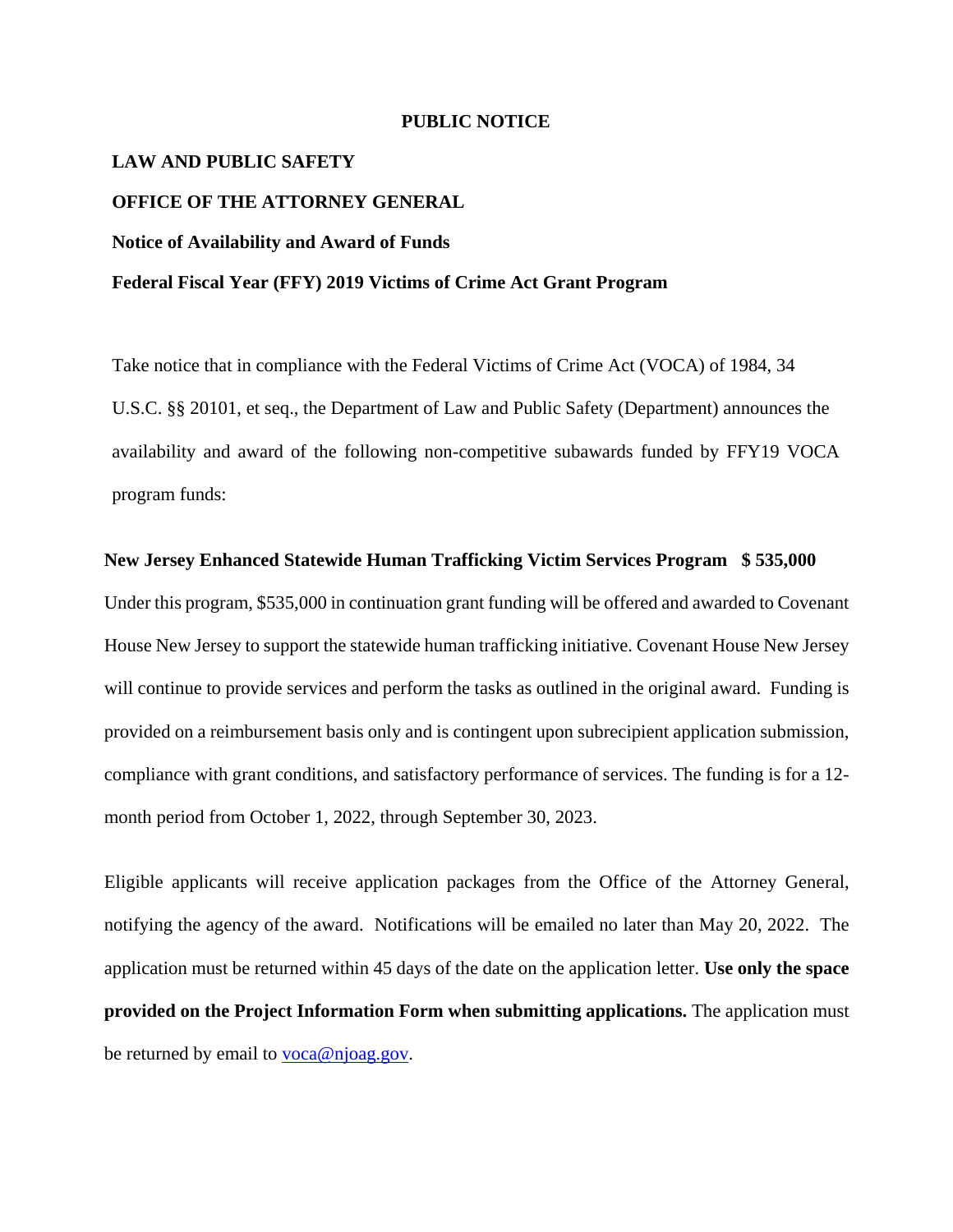The address\* of the office receiving the application:

William H. Cranford, Chief Administrative Officer Office of the Attorney General Richard J. Hughes Justice Complex 25 Market Street Trenton, New Jersey 08625

\*The complete application must be returned by email to [voca@njoag.gov.](mailto:voca@njoag.gov)

Award notification will be made on or about June 20, 2022.

Eligible recipients of the non-competitive FFY19 VOCA program funds will receive application guidelines and all required application forms via e-mail, that must be completed and submitted by the established due date. Upon approval of project narrative and budget, applicants will receive subaward contract documents for approval and signature. Subrecipients must comply with programmatic and fiscal reporting requirements for approval and/or reimbursement of costs incurred during the project period. Matching funds are not required for this project. There will be no grant period extensions for this project.

Please note that funding allocations and individual subaward amounts are subject to change. Subrecipients shall recognize and agree that both the initial provision of funding and the continuation of such funding under a grant agreement is expressly dependent upon the availability to the Department of funds appropriated by the State or Federal legislature from State and/or Federal revenue to such other funding sources as may be applicable. A failure of the Department to make any payment under a grant agreement or to observe and perform any condition on its part to be performed under a grant agreement as a result of the failure of the State or Federal legislature to appropriate funds shall not in any manner constitute a breach of a grant agreement by the Department